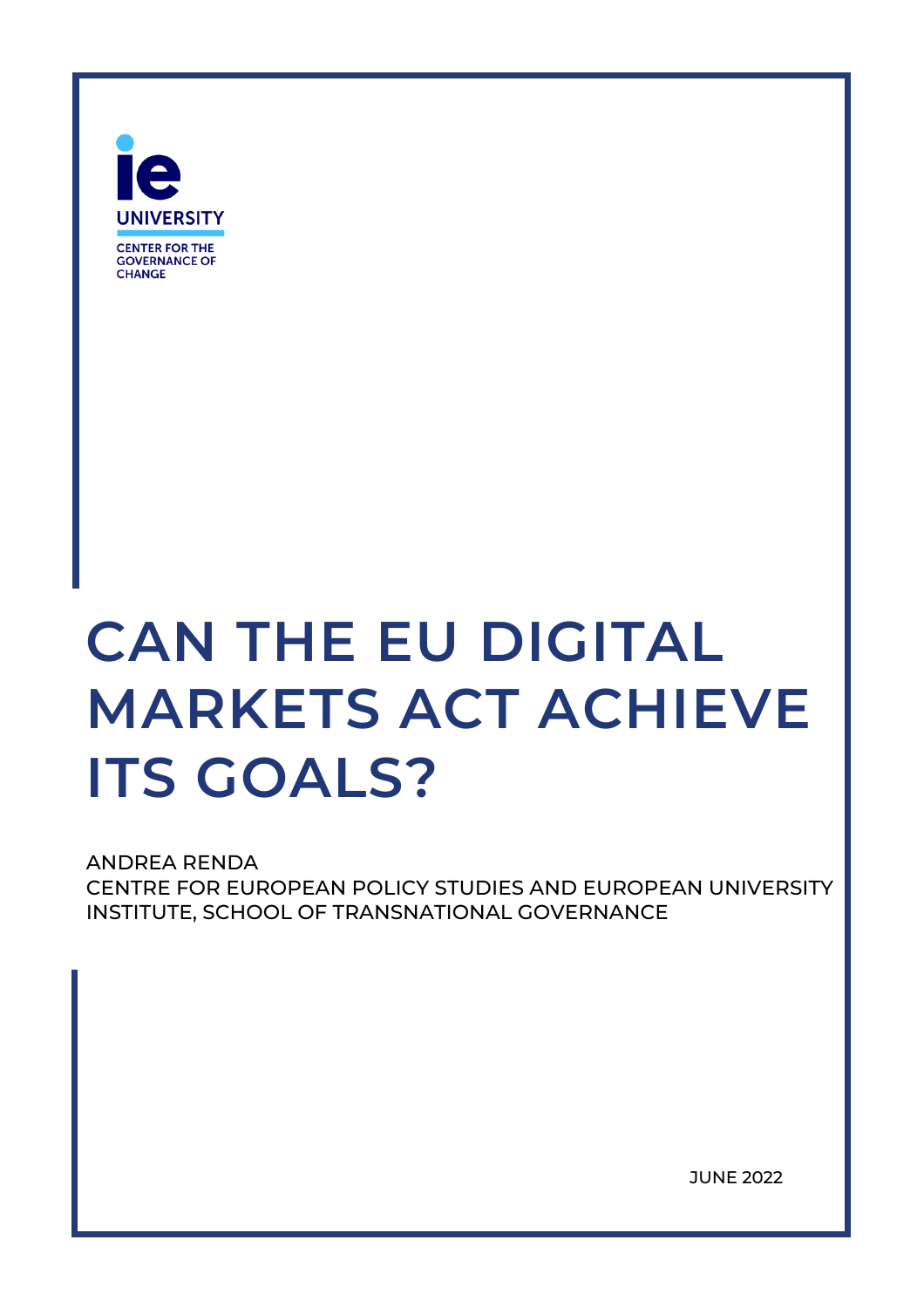

# **CAN THE EU DIGITAL MARKETS ACT ACHIEVE ITS GOALS?**

Andrea Renda

Centre for European Policy Studies and European University Institute, School of Transnational Governance

Reference to this paper should be made as follows: Renda, A. (2022) "Can the EU Digital Markets Act Achieve Its Goals?", The Digital Revolution and the New Social Contract series*,* Center for the Governance of Change, IE University, June.

This work is licensed under the Creative Commons Attribution-NonCommercial-ShareAlike 4.0 International (CC BY-NC-SA 4.0) License. To view a copy of the license, visit https://creativecommons.org/licenses/by-nc-sa/4.0/"

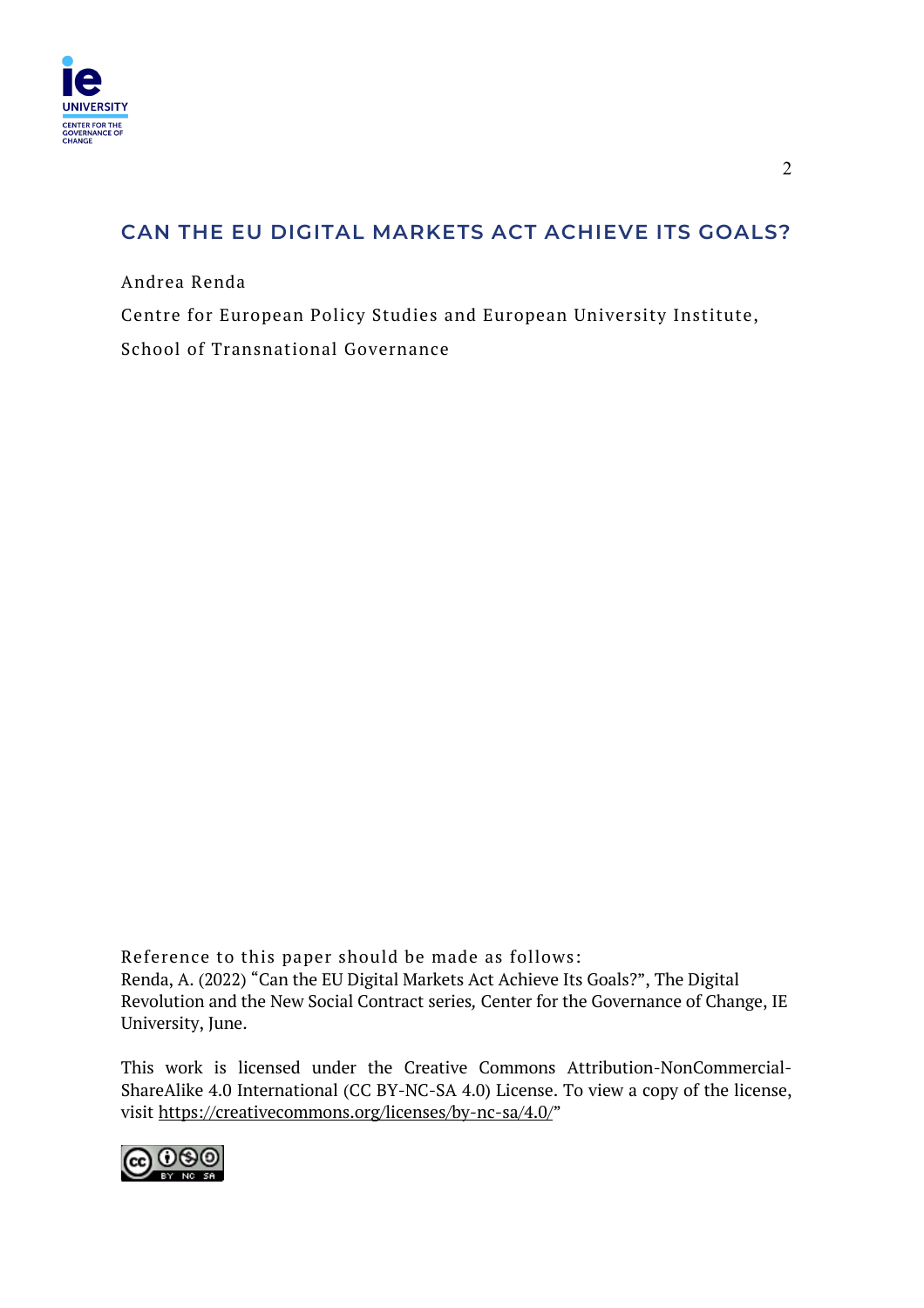

#### **ABSTRACT**

Over the past few years, EU and national regulators accelerated their plans to regulate digital platforms. The EU is not alone in this quest, as many other jurisdictions around the world are considering various options for regulatory intervention in digital markets. Rather than being an 'outlier' on this issue, Europe has a chance to set new standards in this domain, which other countries may end up emulating. In this context, the proposed EU Digital Markets Act (DMA) represents a major endeavour to tackle the concentration of economic power in the hands of large-scale Tech companies. One of its most significant features is that it marks a transition from the traditional application of ex post antitrust rules, towards an entirely new ex ante regulatory scrutiny, aimed at systematically preventing possible abuses by those platforms that can be defined as gatekeepers of entire digital ecosystems. This paper explores the pros and cons of this shift, and discusses whether the proposed enforcement of the DMA, concentrated in the hands of the European Commission, is likely to prove sufficiently effective. The author assesses whether the DMA, together with other legislative proposals presented by the European Commission over the past few months (Data Governance Act, Data Act, Digital Services Act, Artificial Intelligence Act, etc.) will pave the way for a more economically and socially sustainable digital ecosystem in the years to come.

#### **CAN THE EU DIGITAL MARKETS ACT ACHIEVE ITS GOALS?**

On March 25, 2022, the European Commission, the European Parliament and the Council of the EU reached a political agreement on the Digital Markets Act (DMA), a proposed regulation that targets specific practices adopted by large technology corporations that operate as "gatekeepers" in specific digital ecosystems. The DMA is one of several proposed new regulatory measures proposed by the Von der Leyen Commission to promote a more competitive and sustainable digital economy in the European Union: these include other, far-reaching proposals such as the Digital Services Act (DSA), the Artificial Intelligence Act (AIA), the Data Governance Act (DGA) and the Data Act. Altogether, these proposals may lead to a paradigm shift in the EU approach to digital markets, featuring more proactive regulatory interventions and an overall orientation towards public steering of an environment that has, over the past decades, traditionally remained shielded from regulation (Renda 2021). In this broader context, the DMA should be seen as a targeted initiative, with a scope limited to eight "core platform services"  $(CPS)$ .<sup>1</sup> In practice, it is often seen as a surgical measure to diminish the prominence of

<sup>&</sup>lt;sup>1</sup> The eight CPS include: online B2C intermediation (e.g. Amazon Marketplace, Apple App Store, Google Play store); online search engines (e.g. Google search, Microsoft Bing); online social networks (e.g., Facebook/Meta); video-sharing platform services (e.g., Youtube); number-independent communication services (e.g. WhatsApp, Skype, Gmail); Cloud computing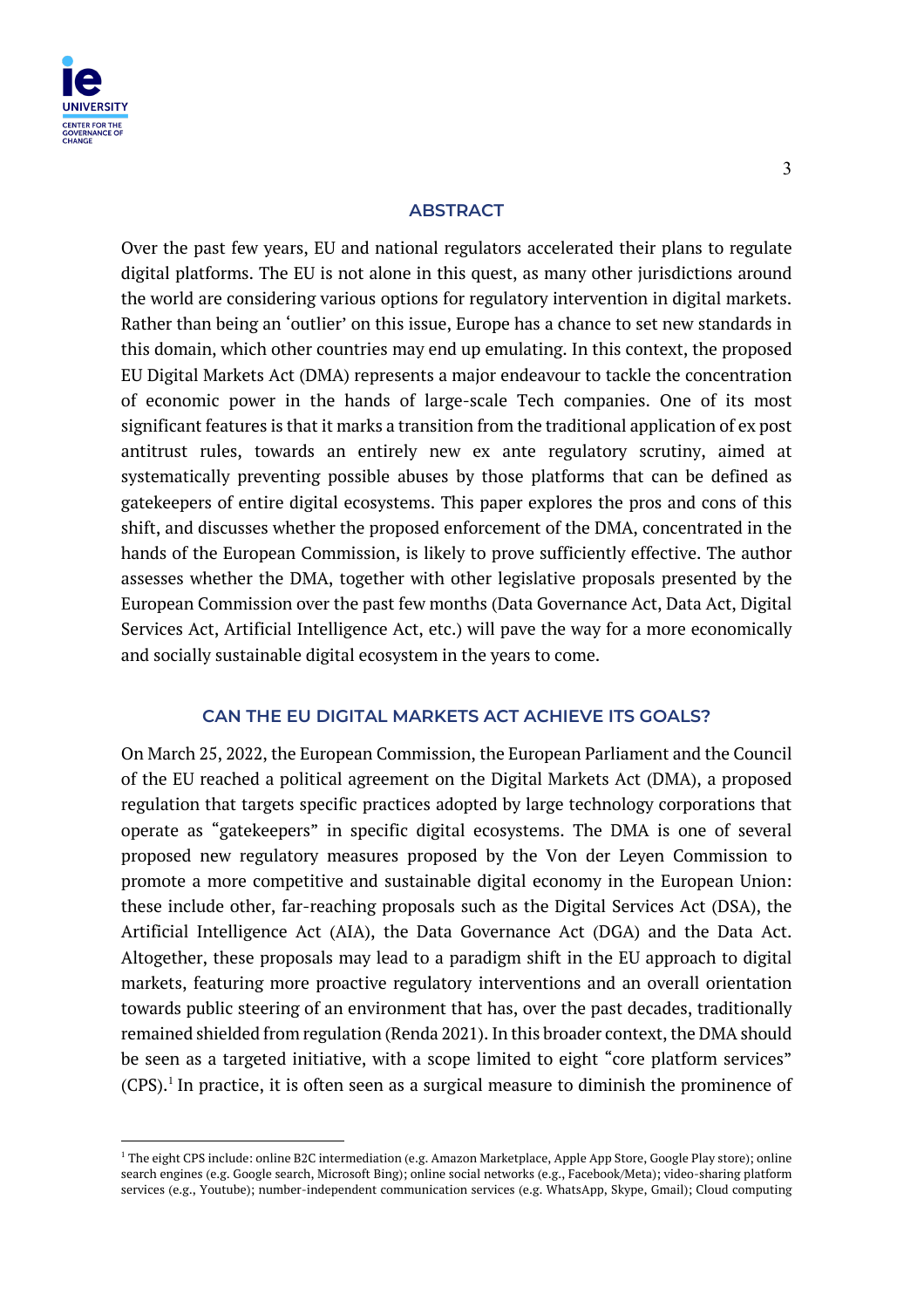

so-called GAFAs (Google, Amazon, Facebook, Apple): however, in its final form, the DMA is likely to apply also to a limited number of other subjects, including Booking.com, SAP, Oracle and Salesforce (Anderson and Mariniello 2021).

The DMA pursues three distinct objectives. First, it aims at strengthening the contestability of the gatekeepers' positions, by lowering entry barriers to gatekeepers' markets. In the DMA, gatekeepers are defined as undertakings meeting three cumulative criteria: having a significant impact on the internal market; operating at least one of the eight CPS; and enjoying an entrenched and durable position in their operations.<sup>2</sup> Gatekeepers thereby transcend the traditional reliance on the notion of "relevant product market" in competition law, as well as the reference to market shares as indicators of market power. Instead, they cross traditional market boundaries, orchestrating a multisided ecosystem that is large and pervasive enough to be seen as a necessary bridge between businesses and consumers. The Commission further believes that their "entrenched position", already fuelled by economic effects typical of digital markets such as strong network externalities and overall "centripetal forces", was further strengthened by a wide variety of ongoing strategic practices, which the DMA now seeks to prohibit. These include discriminatory conducts such as self-preferencing, as well as the preemptive acquisition of smaller companies to avoid that they evolve into potential competitors (so-called "killer acquisitions").

Second, the DMA tackles the growing economic dependency of business users vis à vis gatekeepers. This dependency, according to the European Commission and evoked also at national level, allows gatekeepers to engage in a wide variety of abusive practices. In this respect, the DMA ends up "codifying" many of the practices already found to be unfair or anticompetitive in past (mostly national) competition cases. These include*.* anti-steering clauses (*i.e.* banning developers from pointing users outside of a gatekeeper's app ecosystem, as in the case of *Epic Games v Apple*); most-favoured nation clauses (*i.e.*, prohibiting users from offering the same products/services through third party online intermediation services at different prices or conditions, as in several cases on *Booking.com*, Apple and Amazon e-books); various bundling practices (*i.e.* forcing app developers to subscribe to additional CPS, such as identification or payment services, as in the case of Apple's App Store and the provision of access to its NFC chips for tap-andgo payments); the appropriation of data from businesses using the platform (a practice attributed to all GAFAs in past investigations at EU and Member States level); and the

services (e.g. Amazon webservice, Microsoft Azure); operating systems (e.g. Google Android, Apple iOS, Microsoft Windows); advertising services offered by a CPS provider (e.g., Google AdSense).<br><sup>2</sup> A firm that does not (yet) fulfil all these requirements may still be designated as gatekeeper if "it is foreseeable that it will

enjoy such a position in the near future".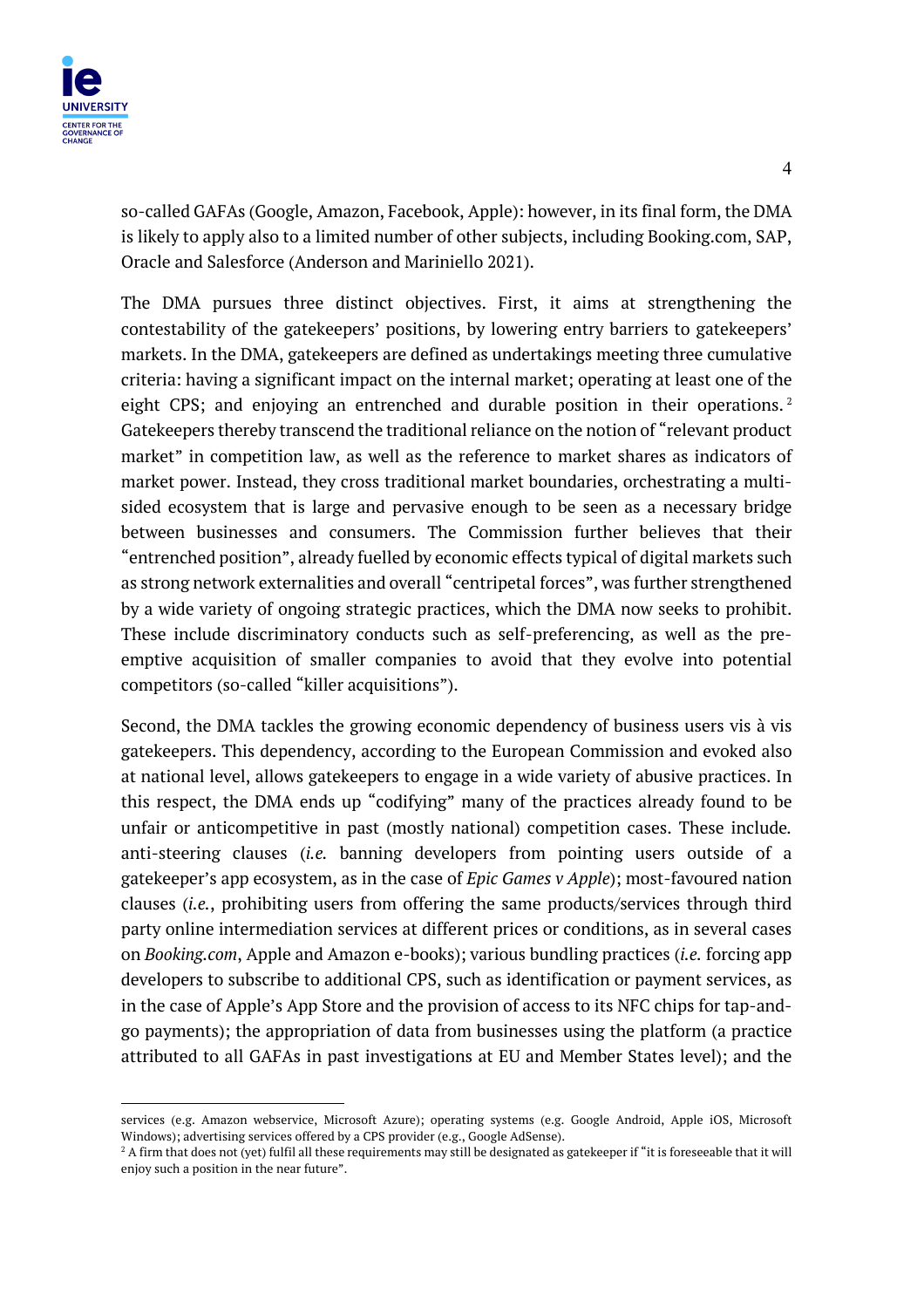

denial or late provision of data access. In this respect, the DMA reinforces the rather timid provisions already included in the Platform to Business regulation, entered into force in 2019; and echoes similar approaches adopted at the EU level in the retail and agrifood sector (Renda 2012, 2014).

Third, the DMA seeks to avoid that Member States take different routes in the regulation of large digital platforms. This is a legitimate concern, since many European countries, including Germany and France, had taken action to introduce changes in their competition laws, which would allow them to more effectively tackle the concerns created by gatekeepers, platforms of paramount (Germany) or systemic (France) importance. The centralisation effect is made stronger by the decision to leave the enforcement of the DMA in the sole hands of the European Commission, in what may become an exclusive competence of DG COMP, or of a combination of Directorate-Generals (COMP, GROW, CONNECT and perhaps others). The effort required for such an ambitious regulatory intervention is such that estimates on the need for additional personnel in European Commission services range from 80 new staff to as many as 220.3

Against this backdrop, Article 3 of the DMA essentially introduces the new concept of gatekeeper, specifies criteria that would trigger a rebuttable presumption that a given platform is in fact a gatekeeper, and leaves the door open for the Commission to designate other undertakings as gatekeepers, even when the key thresholds are not (yet) met. Then, the DMA lists a number of "Dos and Don'ts", essentially translating years of lengthy antitrust investigations into a single list of obligations to be applied *ex ante*, without proof of market power or consumer harm. The regulation contains both a "black list" of practices that are *per se* prohibited (Article 5)*;* and a "grey list" of practices that are subject to further specification, including a possible negotiated procedure between the gatekeeper and the European Commission (Article 6). Notable provisions include also Article 12, which obliges gatekeepers to notify any concentration involving another provider of CPS or "any other services provided in the digital sector", even if not falling under the scope of EU or national merger rules (a provision aimed to control possible "killer acquisitions"); and Article 13, which mandates that gatekeepers promptly submit to the Commission (and updated on a yearly basis) an "independently audited description of any techniques for profiling of consumers that the gatekeeper applies to or across its core platform services". The designation of gatekeepers (beyond the ones already presumed to fall under the definition) occurs after a market investigation carried out by the Commission, but Member States can also empower national competition authorities to start investigations into possible infringements and transmit their findings to the

<sup>3</sup> See https://table.media/europe/en/news-en/competition-meps-call-for-more-posts-for-eu-commission/.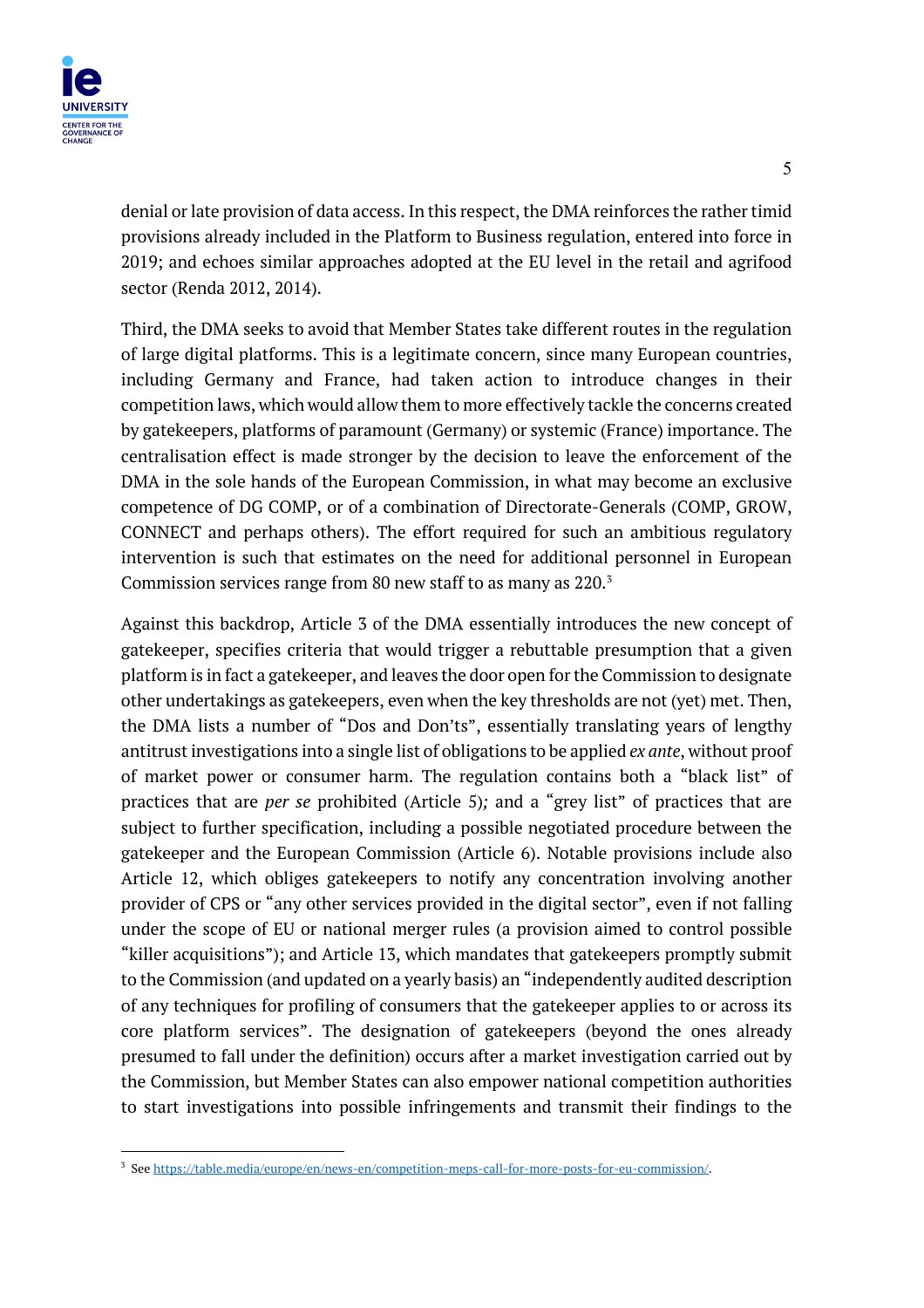

Commission. Violations of the rules laid down in the DMA leads to fines of up to 10% of the violator's total worldwide turnover, but in case of repeat offence the fine can reach 20% of worldwide turnover; systematic failure to comply can also lead to further market investigations and harsher behavioural or structural remedies.

### **WAS THE DMA REALLY NEEDED?**

There are many reasons to believe that the shift from the application of competition law rules to an ex ante regulatory framework is needed. Antitrust investigations in landmark cases such as *Microsoft* and *Google Shopping* showed how lengthy, cumbersome, outdated and ineffective competition rules can be when applied in this domain. Suffice it to think that Google was under investigation for over eight years before a first (record) fine was announced by the European Commission, and that the *Google Shopping* case is still pending a decision of the Court of Justice (after the General Court largely upheld the Commission's decision). The peculiar features of digital markets are so elusive for competition authorities that technology corporations have consistently preferred to risk incurring a late condemnation, rather than exercising self-restraint in the first place. The importance of retaining the first-mover advantage, leveraging network effects, keeping competitors small is such that, in comparison, paying a one-off fine of 10% of the annual turnover is much preferable to allowing maverick firms to evolve into dangerous competitors. Concepts such as market definition, dominance and abuse, and even key pillars of antitrust enforcement such as allocative efficiency and consumer welfare seem to have become relics of the past. And the impact of past decisions on the digital ecosystem seems to have been rather limited: economists have consistently documented the rise of the tech giant's market power, and their market valuation (reaching a breathtaking three trillion USD in the case of Apple) confirms that antitrust enforcement has done very little to erode the market power of this fistful of players.

Of course, one could object that being big or even "supersized", at least in mainstream views of antitrust, is not a crime in and of itself. Several commentators have pointed out that many features of the digital environment force these large players to continue investing in research and development to bring innovation to the market; and that their mere existence promotes innovation in the application layer, with millions of apps being made available to end users at a fraction of the search costs that they would otherwise face. Yet the extraordinary ability of these players to capture the attention of end users and exploit the centripetal effects of the Internet has evidently led to value capture, and the appropriation of innovation by emulating promising new products (e.g., Microsoft copying Netscape Navigator, or Meta copying every new feature of TikTok or Snapchat) or acquiring small emerging businesses right away. This is why several competition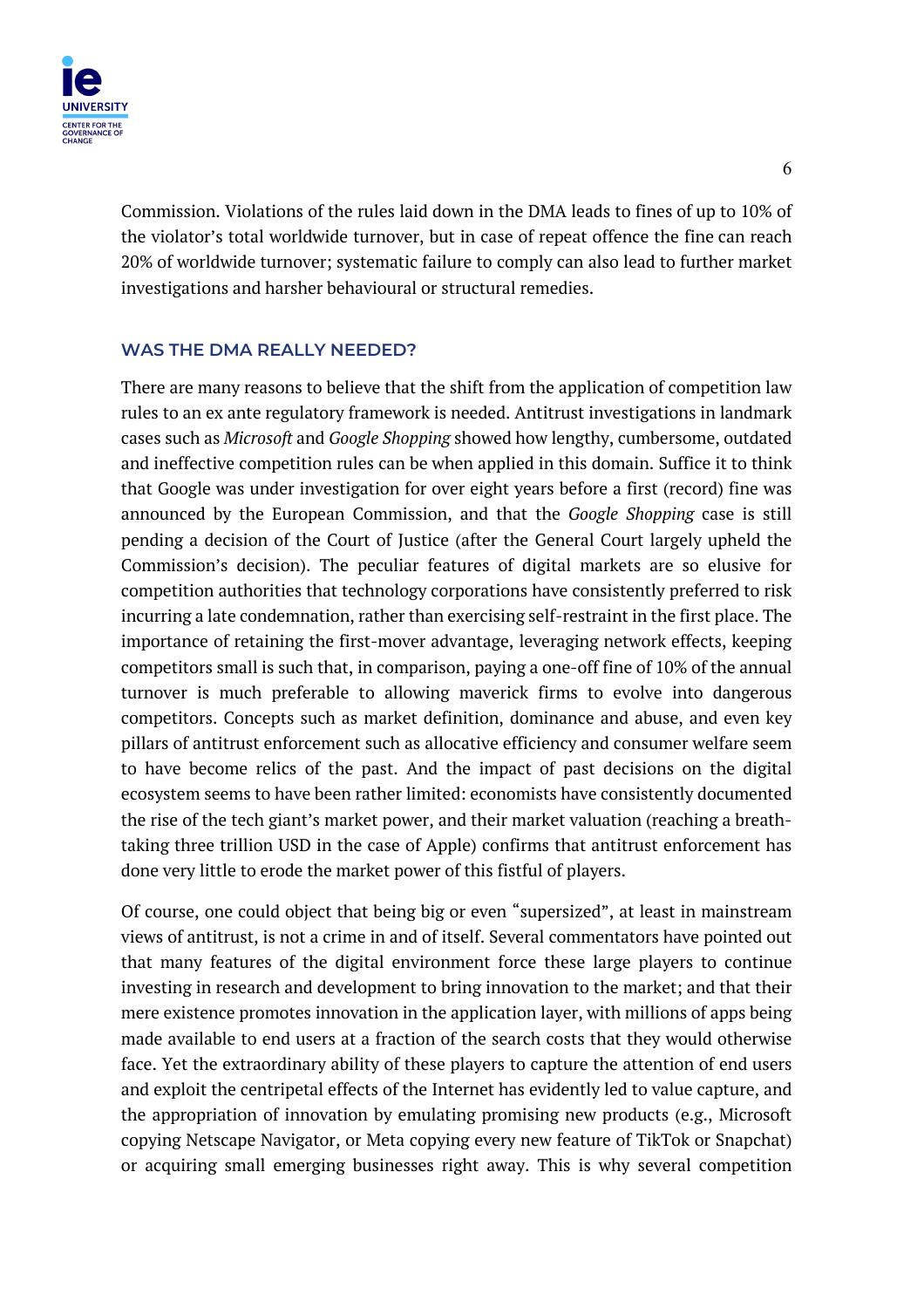

authorities in Member States started looking beyond traditional antitrust tools, and either worked on comprehensive reforms or started relying on other legal provisions, such as unfair competition, or abuse of economic dependency, which at national level are often entrusted to the competition authority when it comes to enforcement (Renda 2012).

The need for new tools beyond standard antitrust investigations and merger control also led to the gradual abandonment of an approach to competition policy, which was grounded on cost-benefit analysis and a "more economic approach", often termed as "effects-based". In the DMA, the European Commission declares the end of the (exclusive reliance on the) *ex post* approach, which requires demonstration that a given practice exerted a negative impact on consumer or total welfare; and rather embarks on a structuralist approach, which looks at entrenched positions in the digital environment and immediately follows up with behavioural remedies. This completes a rather spectacular U-turn for the European Commission: only a decade ago, the Commission's priority was the elimination of all national competition rules on unilateral conduct that would fall outside the rather narrow remit offered by Articles 101 and 102 TFEU, and the merger regulation; today, Brussels relies on the broader experience of Member States on quasi-competition rules (abuse of economic dependency, abuse of superior bargaining power, etc.) to sharpen its arguments against big tech.

The need for such a quantum leap is, after all, felt almost everywhere around the world, and absent efforts to find alignment on the regulatory framework, global tech companies risk facing a highly fragmented regulatory landscape. In the United Kingdom, a long and deep reflection on the dynamics of digital markets led to the identification of corporations with "Strategic Market Status" (SMS), which requires "a finding that the firm has substantial, entrenched market power in at least one digital activity, providing the firm with a strategic position." An *ad hoc* Digital Markets Unit in the Competition and Markets Authority (CMA) takes care of the designation of SMS firms, and relies on an enforceable, principles-based code of conduct that identifies specific activities to be undertaken by the SMS firm, and possible pro-competitive remedies tackling the root cause of concentrated market power. Besides this, a new Digital Regulation Cooperation Forum was established in 2020, including the CMA, the Information Commissioner's Office (ICO) and the Office of Communications (Ofcom).

In the United States, an extensive investigation on practices by large tech giants was undertaken by Congress already in 2019, and several bills have been introduced to strengthen the scrutiny of large-scale digital platforms, including the 'Merger Enforcement Improvement Act' and the 'Platform Competition and Opportunity Act' in the Senate, and the 'American Choice and Innovation Online Act', the 'Augmenting Compatibility and Competition by Enabling Service Switching Act of 2021' (ACCESS Act),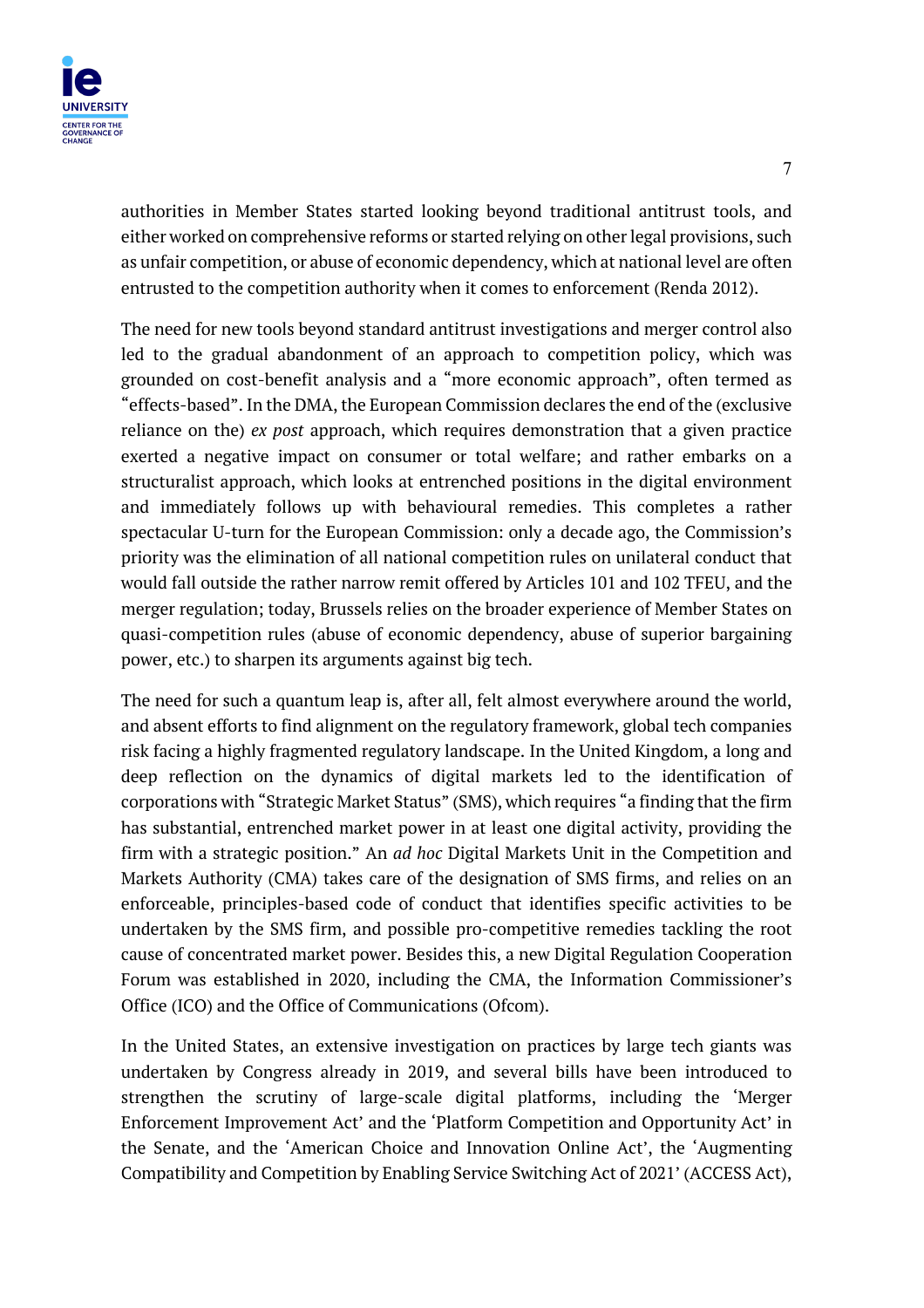

and the 'Ending Platform Monopolies Act' in the House of Representatives. Australia recently amended the Competition and Consumer Act of 2010 to introduce a News Media and Digital Platforms Mandatory Bargaining Code, which focuses on imbalances of bargaining power between platforms and business users, and a special unit was established in the competition and consumer commission (ACCC) to monitor and report on the state of competition and consumer protection in digital platform markets. China started to crack down on its own platforms by imposing fines on Alibaba (2.75 billion USD) and Tencent (fine unknown). And in Japan, an Act on Improving Transparency and Fairness of Digital Platforms (TFDPA) has been in force since February 2021, imposing transparency and fairness requirements (similarly to the EU 2019 Platform to Business Regulation).

In other words, the DMA is neither an EU "whim", nor the product of protectionist industrial policy masqueraded as competition law. The need for intervention is widely acknowledged in several countries. The DMA reflects the EU's traditional approach to competition, which looks at preserving a pluralistic market structure and is wary of the perils of firm size *per se*, regardless of proven abuses. This approach, which many trace back to the ordoliberal school that was very influential in the drafting of the Treaty of Rome, explains the EU desire to transition from the rather reactive and deferential approach of mainstream antitrust law, towards an era of proactive inquiry in an environment that seems incapable of generating sufficient contestability.

Yet, once the justification for this initiative is established, three main questions remain. Is the DMA a proportionate measure or will it build a straitjacket for the digital ecosystem, constraining innovation? Can the DMA be effectively enforced in practice? And finally, will it create geopolitical frictions, particularly in the case of transatlantic relations?

#### **A PROPORTIONATE, EFFICIENT REGULATION?**

The DMA is a courageous move, as well as an existential one for the European Commission. Many commentators have argued that the Act was mostly conceived with the intention to target large-scale American platforms, and indeed some of the amendments proposed in the European Parliament (in the so-called "Schwab proposal") seemed to surgically limit the scope of the DMA to the GAFA. In reality, the application will likely be a bit broader, and will also encompass European corporations such as SAP. That said, the DMA ends up introducing a wholesale prohibition, for all gatekeepers, of practices that until now had been found to be unfair or anticompetitive for individual platforms. The generalisation of these obligations may, if not adequately kept under control, lead to a rather undiscriminated blanket regulation that may affect existing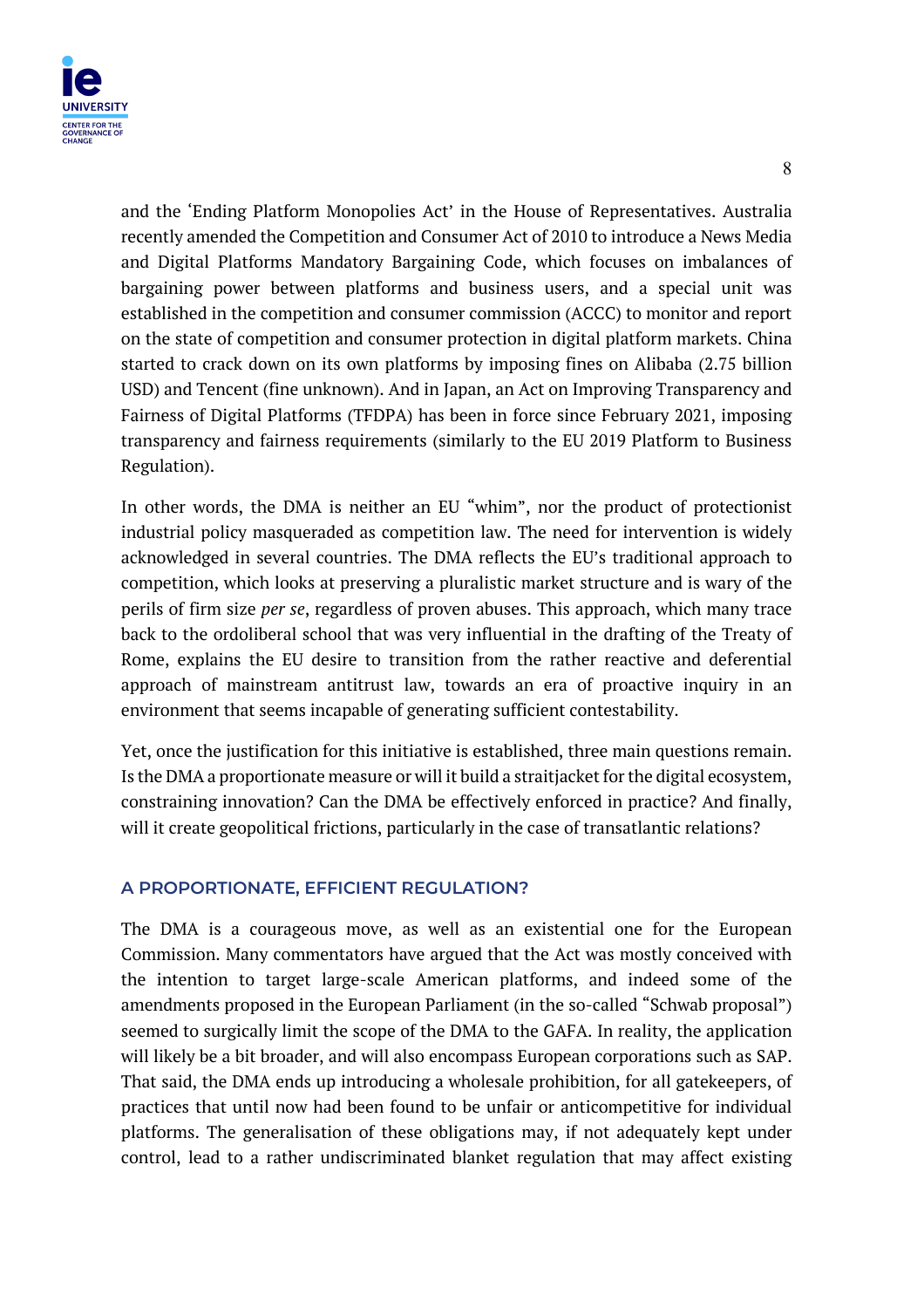

business models way beyond the immediate concerns expressed by the European Commission.

In addition, several provisions appear to be likely to partly disrupt existing business models, by forcing gatekeepers to unbundle their services, reverting to a service-byservice approach that will entail limited possibilities for the cross-subsidisation practices that are typical of multi-sided platforms. Some gatekeepers, and most notably Apple, have complained about prohibitions related to the bundling of CPS with payment and ID services, claiming that this may undermine the economic viability and overall security of their system. Commentators have also noted that, depending on the Commission's interpretation, the DMA could also (with some adjustment) lead to device neutrality obligations, with iPhones now having to open up to Android or Windows operating systems and app stores; and far-reaching interoperability requirements (Krämer and Feasey, 2021).

Importantly, the DMA adopts what could be defined as a backward-looking "codification" approach, which translates the individual practices that were found to be unfair or anticompetitive in several (national) *ex post* competition investigations into generalised, *ex ante* obligations for all gatekeepers. This may lead to imposing a rigid, one-size-fitsall approach to multi-sided platforms with extremely different business models, and as such may lead to a disproportionate imposition of regulatory constraints. At the same time, the apparent intrusiveness of these provisions must be gauged against the amply demonstrated ability of large-scale IT players to dodge regulatory obligations, or to engage in various, invisible forms of non-price discrimination. Moreover, the prescriptive approach, which comes with a detailed description of the practices in Articles 5 and 6, also puts the DMA at risk of rapid obsolescence, which in turn may condemn the Commission to periodically update, *ex post*, the black and grey lists. Compared with this approach, the UK solution, centred on enforceable, principles-based codes of conduct, appears to be simpler to implement and update, as it is more tailored to the specific case, and more future-proof. Against this background, whether the Commission will be able to continuously update and evaluate the legislation and the lists of prohibited practices, thereby reflecting the evolution of the market, is difficult to foresee at the time of writing.

Finally, the effectiveness of the DMA must be appraised in combination with other provisions, in particular the Digital Services Act and the Data Act. The latter (still at proposal stage) contains provisions on unbundling, interoperability and fair P2B relations that partly overlap with those of the DMA, potentially strengthening their reach and impact. To be sure, the introduction of these combined provisions will bring about significant change in the digital ecosystem. Intra-platform competition is likely to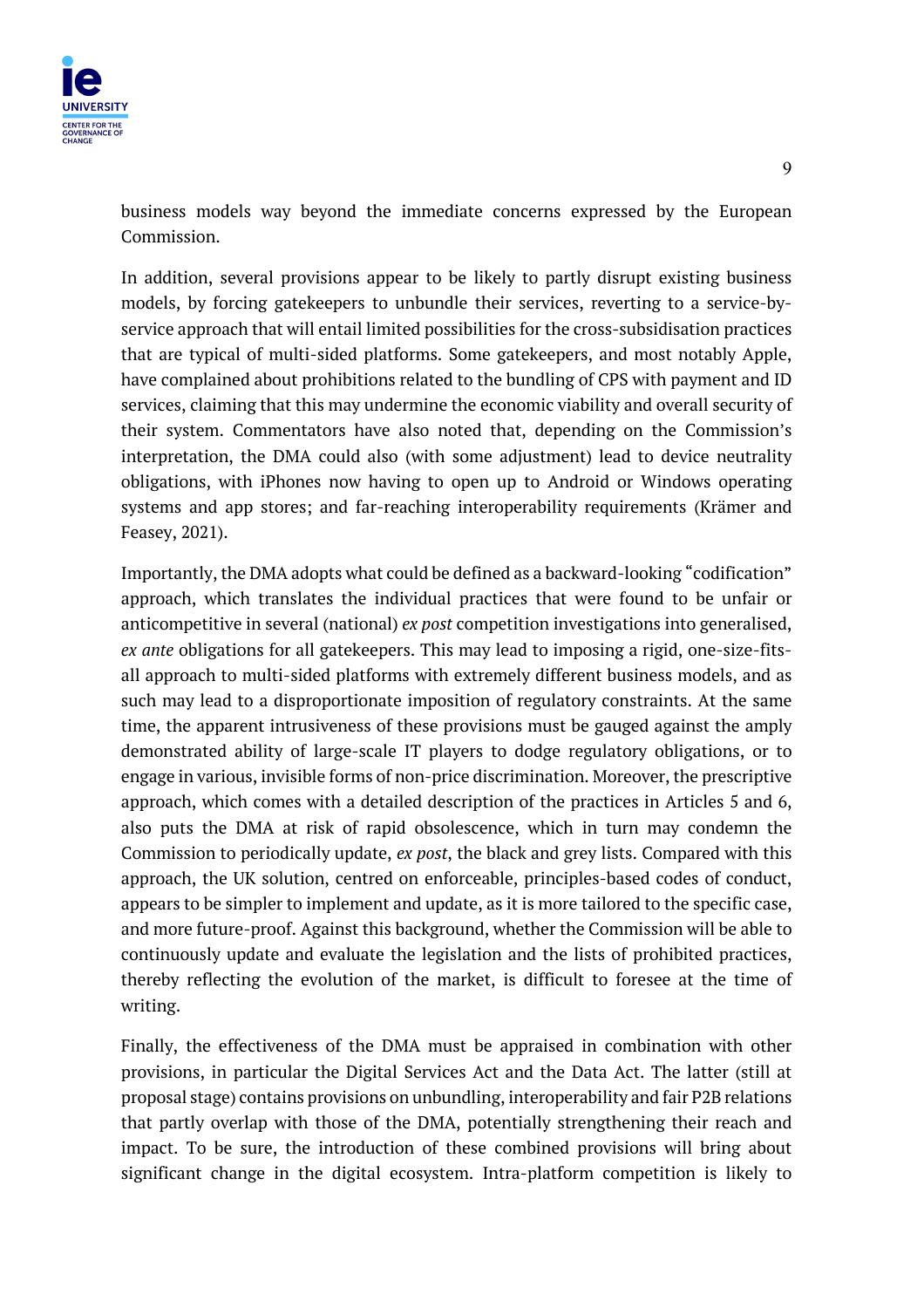

increase as a result of the obligations imposed. As for what concerns inter-platform rivalry, as well as gatekeeper contestability, the DMA appears to merely scratch the surface, Gatekeepers will likely find ways to maintain their privileged relationship with end users as they have since at least the days of the Microsoft EU client-server interoperability case, e.g. by making it more convenient to exploit "one-stop-shop" multi-service offers such as theirs, without infringing the DMA provisions.

# **CAN THE DMA BE EFFECTIVELY ENFORCED?**

Enforcement has traditionally been a weak spot in the regulation of digital markets, and not only in Europe. Past attempts, from copyright enforcement to the EU GDPR, have shown the difficulty of adopting traditional means of monitoring and oversight to a world dominated by private governance and often rather obscure algorithmic practices. At the EU level, a lengthy regulatory cycle and reliance on national authorities have also backfired in the past years, with GDPR remaining part of an undesirable race to the bottom, with national data protection authorities at once lamenting scarce resources, and "competing for leniency" to attract investment by tech giants on their national territory.

The DMA tries to address some of these problems by centralising enforcement in the hands of the Commission. At the same time, it does not address other key features of large-scale digital platforms. Most of the practices included in Articles 5 and 6 are implemented through algorithms, often hiding sophisticated and ever-evolving Artificial intelligence systems. This may represent an important obstacle to enforcement; not only algorithmic inspection is a procedure that is largely unknown to most European Commission officials, including those in DG COMP, but the practice of algorithmic versioning and constant update has become so pervasive that it is difficult to rely on oneoff inspections. Borrowing from Heraclitus's *Panta Rhei*, one could say that inspecting twice the same algorithm has become impossible. Observing discrimination practices and behaviours through inspections risks creating a situation akin to a "Volkswagen scandal on steroids", which large tech giants being able to show the best version of their technology solutions to inspectors, and then implementing different specifications vis à vis their business users.

The other issue that will have to be addressed is the lack of resources to enforce the DMA. As already mentioned, key EU policymakers have invoked an increase in the staff available to DG COMP, especially to enforce the DMA: while the Commission allocated 80 staff members to the DMA, members of the European Parliament have invoked as many as 220 staff. These additions may be grouped into an *ad hoc* unit similar to the ones created in Australia and the UK and feature a larger-than-average presence of data scientists and AI experts. All in all, the DMA does not seem to tick all the boxes when it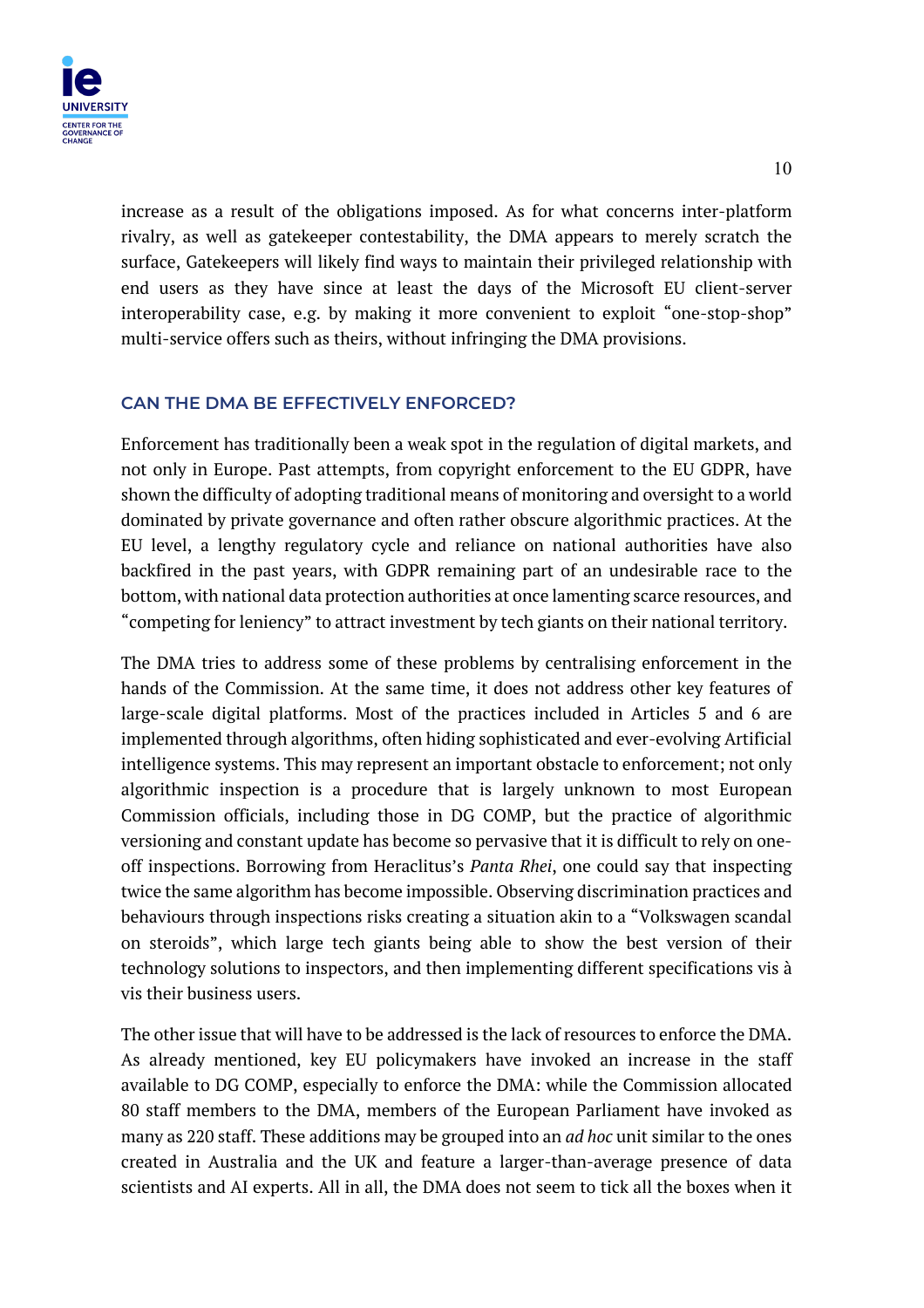

comes to enforcement. Whether the centralised approach (which may preclude, *i.a.*, private enforcement) will create more problems than the ones it seeks to solve, it remains to be seen.

# **THE DMA: A GEO-ECONOMIC PERSPECTIVE**

From a geo-political and geo-economic perspective, the DMA has created tensions, in particular with the United States, where the EU's attempt to regulate digital platforms is traditionally met with scepticism. At the same time, as already recalled, the problems that the DMA seeks to solve are not exclusively a concern of EU institutions, and have become widespread also in China and the United States. Through the adoption of extra-territorial rules, the EU will seek to establish global standards by leveraging the sheer size of its single market. To some extent, and for the sake of irony, the EU is presenting the DMA in full awareness of its role as a gatekeeper, *i.e.* an inevitable market for any transnational digital corporation, regardless of recent announcements that excessive regulation may even trigger the exit of some tech giants from the EU market. At the same time, the likelihood that the DMA will generate a so-called "Brussels effect" around the world is rather minimal: as explained elsewhere (Renda 2022), in view of the increasing regulatory density and international activity on platform regulation, as well as the transnational dimension of the issue and of the regulated entities, the EU may not be able to trigger the spontaneous emulation that, at least in some countries, seems to have followed the adoption of the GDPR (Bradford 2019).

A broader set of considerations can however be made on the EU's approach to rebalancing competition and building stronger European companies in the digital sphere. The DMA is by no means the only measure proposed by EU institutions to strengthen Europe's competitiveness in the digital sphere. On the one hand, other legislative provisions such as the Data Act may strengthen the DMA's attempt to force the unbundling of goods and services in the online world by specifically disentangling devices and services from the data they generate and, thus, trying to reduce vendor lock-in, which is considered one of the major forces blocking new entrants from challenging the market position of gatekeepers. On the other hand, the EU has identified the decentralised architectures emerging in the context of the digitalisation of industry as a terrain where no obvious leader has already emerged. So-called edge/cloud architectures are being associated with industrial investments, inter-governmental agreements, large public-private partnerships and dedicated data spaces, aimed at avoiding value capture by large tech giants. In this domain, the EU seems to oscillate between two different approaches: traditional industrial policy (as in the case of the newly proposed CHIPS Act) and newgeneration federated environments. In the latter, interoperability and legal compliance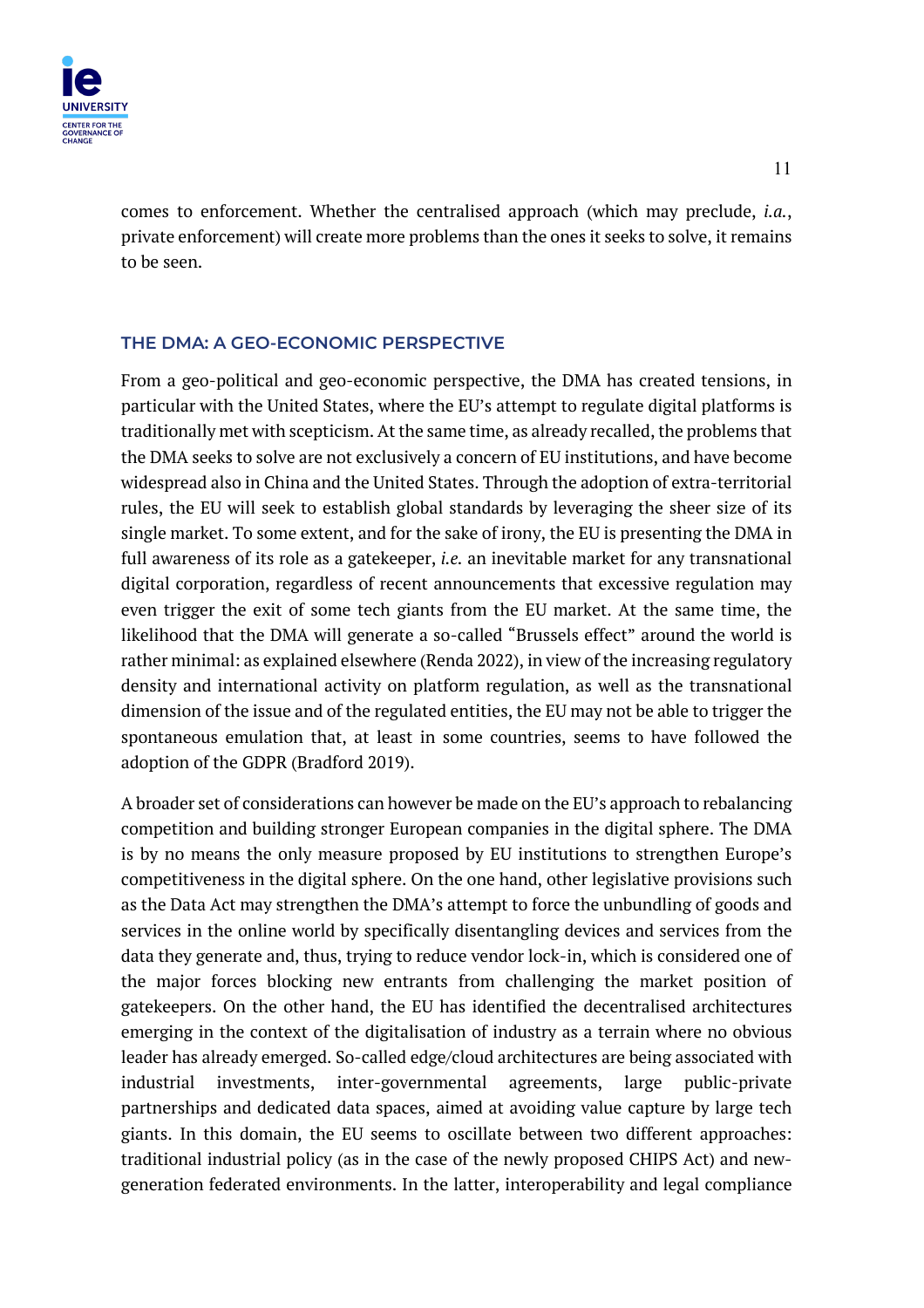

become essential preconditions to operate in the EU market, but no European giant is in the making.4 It is exemplified by the (highly ambitious) Franco-German GAIA-X project, which replies to the highly centralised and concentrated US-based cloud giants with a federated environment. However, technical protocols still leave space for both large incumbents and new entrants.

In this respect, the DMA appears likely to produce impacts prevalently falling on USbased giants but cannot be considered *per se* as a discriminatory or a protectionist measure. Rather, it applies to all firms that interact with European businesses and consumers, and as such produces extra-territorial impacts. Since it tackles systemic market power in cyberspace, it is hardly surprising that it will end up affecting USheadquartered companies more than the European ones.

# **CONCLUDING REMARKS: HOW TO MAKE THE DMA WORK?**

Implementing the DMA will not be easy and its novelty will certainly require a period of trial and error, as well as future adjustments. However, a number of measures may improve its chances of succeeding.

First, a special unit on digital markets should be created inside the European Commission, a joint effort of DG COMP, DG GROW and DG CONNECT, in line with the examples of the UK and Australia. Such a unit should include relevant new staff members with enhanced technical competence in IT and be fluent in data science as well as in conducting algorithmic inspections.

Second, the special unit should coordinate with the European Data Innovation Board (to be created following the Data Governance Act), the AI Board (created by the AI Act), the European Board for Digital Services (created by the Digital Services Act) and the European Data Protection Board to ensure economies of scale and scope in monitoring and enforcement activities.

Third, the special unit should issue guidance on how to handle the practices listed in Article 6 of the DMA, gradually moving towards a principles-based approach, rather than a very prescriptive, rigid list of practices. Such an approach will preserve and nurture regulatory certainty. In order to achieve this, the Commission will have to ensure that

<sup>&</sup>lt;sup>4</sup> A federated architecture allows interoperability and information sharing between semi-autonomous de-centrally organised units. In the case of GAIA-X, data are acquired in all sectors across the globe and are therefore not concentrated in single places. Thanks to this approach, several data owners can exchange data amongst each other, minimising data transfers and leveraging services for data that are trustworthy and guaranteed in terms of identity, description, service characteristic, and service controllability.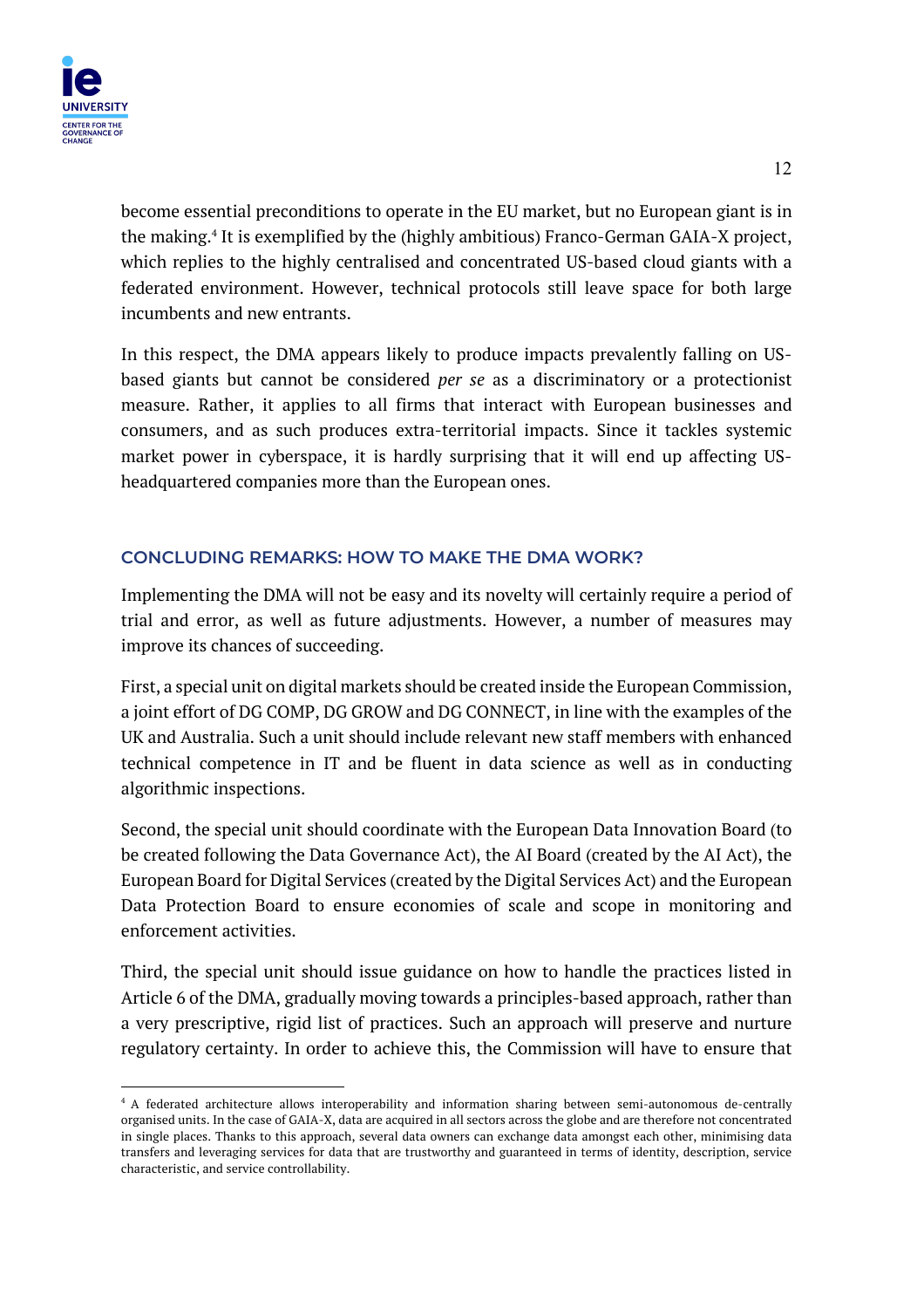

delegated acts with guidance on individual practices are adopted in due time (see Article 10 of the DMA proposal).

Fourth, the impact of the DMA on the market should be evaluated early on, possibly after two years from the entry into force, to check for possible unintended effects and assess the efficiency, effectiveness, relevance and coherence of its relevant provisions. The evaluation should involve as many relevant market players and consumer associations as possible.

Fifth, the final text of the DMA should be subject to negotiation within the EU-U.S. Trade and Technology Council, with a view to a possible alignment of the treatment of largescale technology corporations across the two sides of the Atlantic.

Finally, the first years of implementation of the DMA will likely mark a transition towards more sophisticated technology-enabled forms of regulation. These may include so-called RegTech or SupTech approaches, such as automatic, zero-contact information sharing between regulated entities (the designated gatekeepers) and regulatory authorities (the special unit), to allow for secure, real-time monitoring of compliance with the obligations set forth by the Digital Markets Act and related legislation. Absent this transition, there seems to be little if no hope that new, however ambitious, regulatory measures will end up significantly addressing the issue of gatekeeping in the digital space.

# **REFERENCES**

- Anderson, L. and M. Mariniello (2021), *Regulating Big Tech: the Digital Markets Act*, available at: https://www.bruegel.org/2021/02/regulating-big-tech-the-digitalmarkets-act/, 16 February 2021.
- Bradford, A. (2020) The Brussels Effect. How the European Union Rules the World Oxford: Oxford University Press.
- Kraemer, J. and R. Feasey (2021), *Device Neutrality: Policy Recommendations for a Regulation of Mobile Devices for General Internet Access* (September 20, 2021). Available at

SSRN: https://ssrn.com/abstract=4090581 or http://dx.doi.org/10.2139/ssrn.4090581

- Renda, A. (2021) *Making the digital economy "fit for Europe"*. European Law Journal. 2021; 1– 10. https://doi.org/10.1111/eulj.12388.
- Renda, A. (2022), *Beyond the Brussels Effect. Leveraging digital regulation for Strategic Autonomy*. FEPS Policy Brief, at https://www.fepseurope.eu/attachments/publications/220301%20beyond%20the%20brussels%20effe ct.pdf